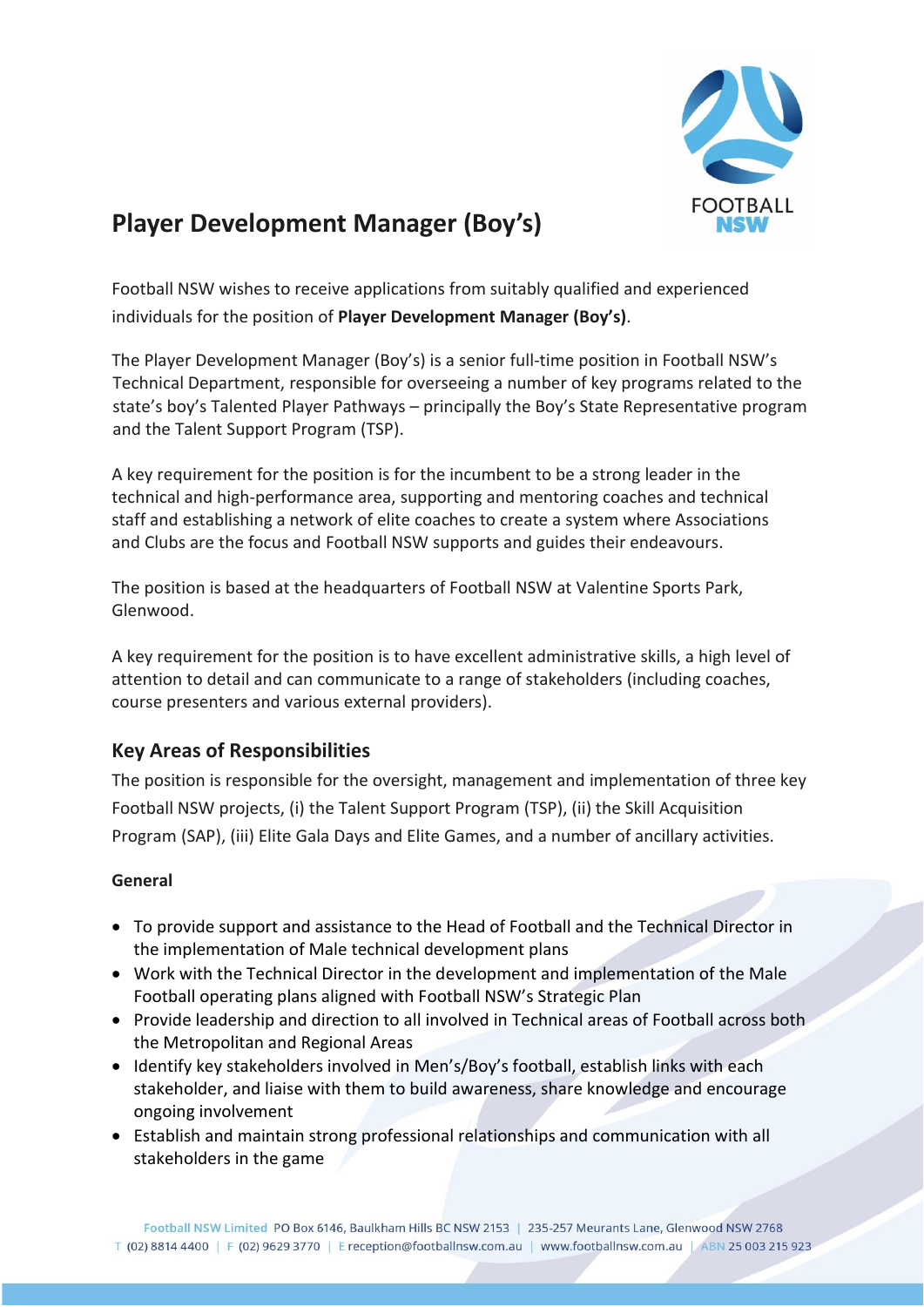- Liaise and work with Member Associations and clubs, developing pathways and performance measures in conjunction with these bodies and provide advice and support on coaching matters
- Attend FA workshops and courses as required and directed by the Head of Football
- Where required, attend and provide regular reports to meetings of the Board and various Standing Committees
- Promote the principles of the Football NSW Strategic Plan and Football Australia National Curriculum
- Together with the Technical Director, build on established communication strategies to facilitate the promotion of coaching and education
- Ensure all projects are completed and highlight any areas of concern to the Head of Football
- Keep abreast of current sport development and high-performance trends across all sports

# **Player Programs**

- Liaise with National Premier League (NPL) Clubs, Associations and other agencies to ensure the Talented Player Pathway continues to excel and develop
- Assist NPL Technical Directors and NPL Coaches to implement and improve youth development programs
- Oversee delivery of Player Development programs underpinning the NPL including TSP and SAP
- Incentivise, assist and oversee the Talent Identification process for boys across the state
- In conjunction with the Development Manager, Regional Football, ensure the Boy's Country State Team program continues to develop and grow to provide Country players with the best opportunities possible
- Provide development opportunities in programs for all potential talented players
- Explores opportunities in school environments to establish and/or support football Programs aligned to Football NSW and FA principles

# **Position requirements**

# **Mandatory**

- Minimum AFC A license or equivalent
- Tertiary qualifications in sports management, sport science, human movement, or related field
- Proven experience working in the areas of high performance, talented player pathways and coach development

# **Required**

- Proven experience developing strategic, operation and financial plans supporting delivery of football development programs
- Proven experience working with a broad cross section of stakeholders
- Proven experience leading and managing staff